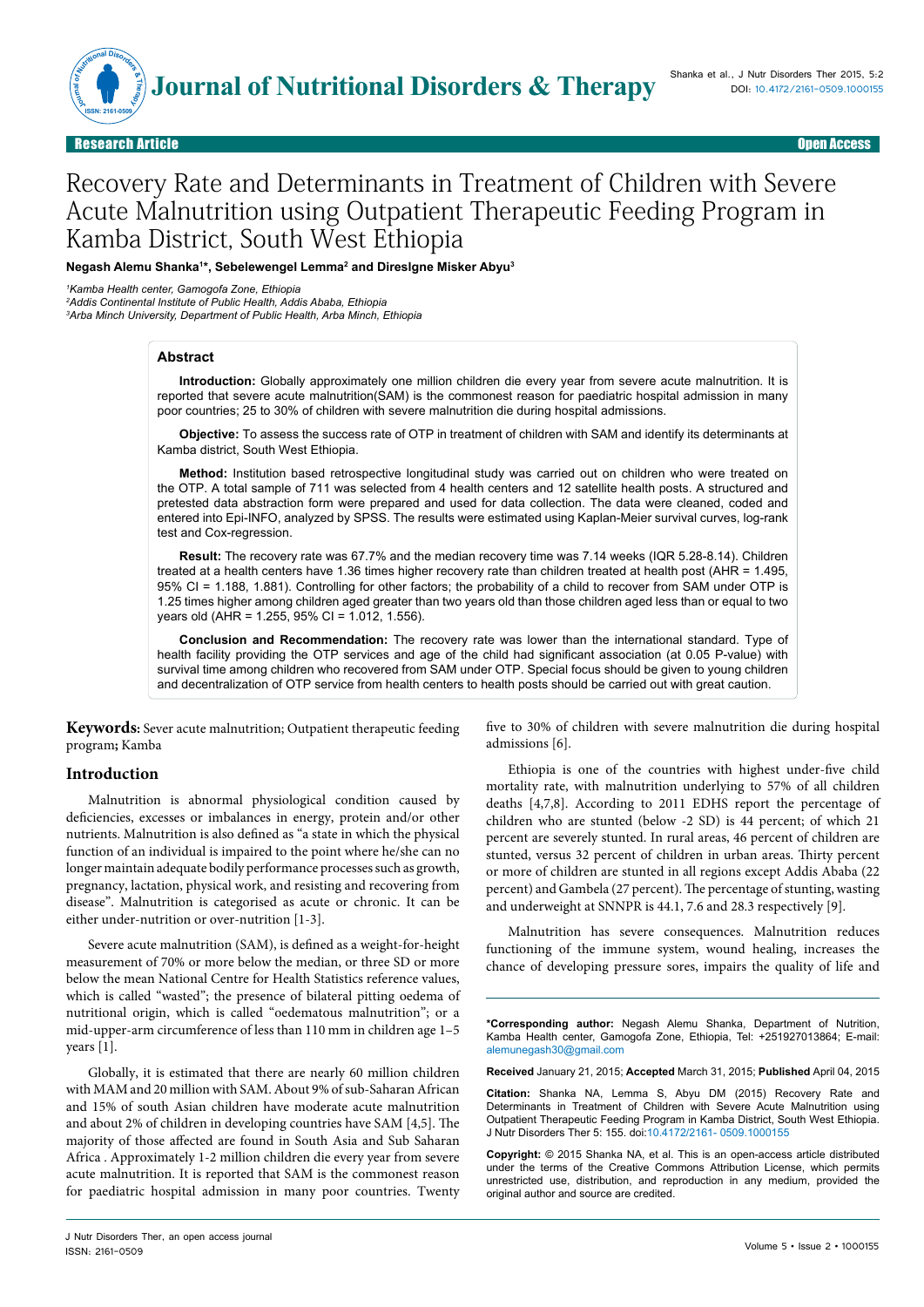increases mortality. These complications of malnutrition lead to increased length of stay in hospital with increased use of medication, leading to increased healthcare costs [10-15]. In children malnutrition not only has direct consequences, but, because a child is developing, it also causes long-term effects such as lower IQ and stunted growth [9].

Case-fatality rates in hospitals treating SAM in developing countries average 20–30% and have remained unchanged since the 1950s despite the fact that clinical management protocols capable of reducing casefatality rates to 1–5% have been in existence for 30 years [1].

The risk of mortality in acute malnutrition is directly related to severity: moderate wasting is associated with a mortality rate of 30– 148 per 1000 children per year and severe wasting is associated with a mortality rate of 73–187 per 1000 children per year. This equates to over 1.5 million child deaths associated with severe wasting and 3.5 million with moderate wasting every year [5,6].

In Ethiopia, Outpatient Therapeutic Feeding Program (OTP) was piloted in specific areas in 2004 but now expanded to every health centre and health post of the country [16-20]. Despite the existence of OTP and other nutrition programs in every corner of the country, the national survey (EDHS) and different studies have showed that malnutrition is indicated to be still high [5,21].

Little is known about the treatment outcome and determinants of treatment success of OTP. Since the introduction of the OTP, there has not been any comprehensive study to evaluate the effectiveness of the program and identify any determinant factors in treating severely malnourished children in our country at health facility level except the study done in Tigray [5]. Two studies done in SNNPR [22-27] and a qualitative study [21] done in three regions of Ethiopia didn't even identify any determinant factors. The rationale for this study is that the outpatient therapeutic feeding program outcomes and determinant factors of success has been understood and necessary adjustment will be made to improve effectiveness in the program. The study will generate further knowledge to fill knowledge gap of the health care staff on the success of treatment and factors determining the treatment outcome. The generated knowledge will be used for improve management of SAM there by reducing the associated burden of disease. The Information that was derived from the study will also be used for policy makers in program planning and researchers [21,22,27].

#### **Methods**

# **Study setting and period**

This study was conducted in Kamba district Gamo-Gofa Zone, South West Ethiopia. Kamba district is located in SNNPR State and situated at about 605 kms from Addis Ababa, the capital city of Ethiopia, and 265 kms away from Hawassa city in the south direction [28-30]. The district is one of the 15 districts in Gammo Gofa Zone SNNPR state. The health institutions available in the district are 9 health centers, 39 health post, and 13 private clinics [31].

According to district 2005 EFY report, Vitamin A Supplementation, De-worming, pentavalent 3, measles, pneumococcal vaccine 3 and fully immunized have coverage of 100%, 106%, 106%, 110%, 104% and 104% respectively. The report also shows that there are 1366 cases of malnutrition which was on OTP with 949(69.4%), 11(0.8%), 33(2.4%), 67(4.9%), 147(10.7) was the recovery rate, death rate, default rate, unknown cases rate and transfer out rate respectively [31]. The compositions of the population with respect to broader age groups by 2006 EFY were: children under one year age group 5,056; children

under three year age group 15,220, children under five year age group 29679.

This study was conducted from January /2013 to April /2014 GC.

#### **Study design**

Institution based retrospective longitudinal study was conducted.

#### **Population**

**Source population:** All records of children who were treated on the OTP at health facilities of Kamba district.

**Study population:** A sample of children who were treated on OTP between September 2011 and September 2013

#### **Sample size and sampling procedure**

#### **Sample size**

#### **a) Sample size determination for treatment success rate of OTP**

The sample size for treatment success rate of OTP was determined using the sample size determination formula for single population proportion. A study done in Tigray [5] showed recovery rate of 61.78% and two different studies [12,13] in SNNPR showed recovery rate of 87% & 64.4%. For this calculation, the proportion that gives the highest sample size i.e. 61.78% was taken from the above study. To draw a minimum sample size from the source populatiion,the following standard method was used,

$$
n = \frac{Z_1^2 - \alpha/2P(1-P)}{d^2}
$$

where,  $n_0$  = sample size derived from estimation formula

 $Z_1^{2-\alpha/2}$  = is confidence interval, i.e. 1.96 to be 95% confident

P= is recovery rates of children who had been managed for SAM under OTP

 $d = i$ s margin of error to be tolerated and taken as 5%

$$
n = \frac{Z_1^2 - \alpha / 2P (1 - P)}{d^2}
$$
  
= 
$$
\frac{(1.96^2)(0.61)(1 - 0.61)}{(0.05^2)} = \frac{0.9139}{0.0025} = 365
$$

Considering 10% none response rate and design affect 1.5 the final sample size for determining the treatment success rate of OTP was 602.

#### **b) Sample size determination for determinants of treatment success rate of OTP**

The sample size determination for determinant of treatment success rate of OTP is calculated based on double population proportion formula by using Epi info version 7 stat calc programs, and summarized in the table below (Table 1).

**Sampling procedure:** In the study district, there were nine health centers and 39 health posts. Populations living around these health centers and health posts were assumed more or less homogenous. As the result, two health centers and 14 health posts were selected at random using lottery method presuming that there was no information lost with the unselected health centers and health posts. Also the OTP protocol for management of SAM works equally to health center and health post level. So in total, a sampling frame of children managed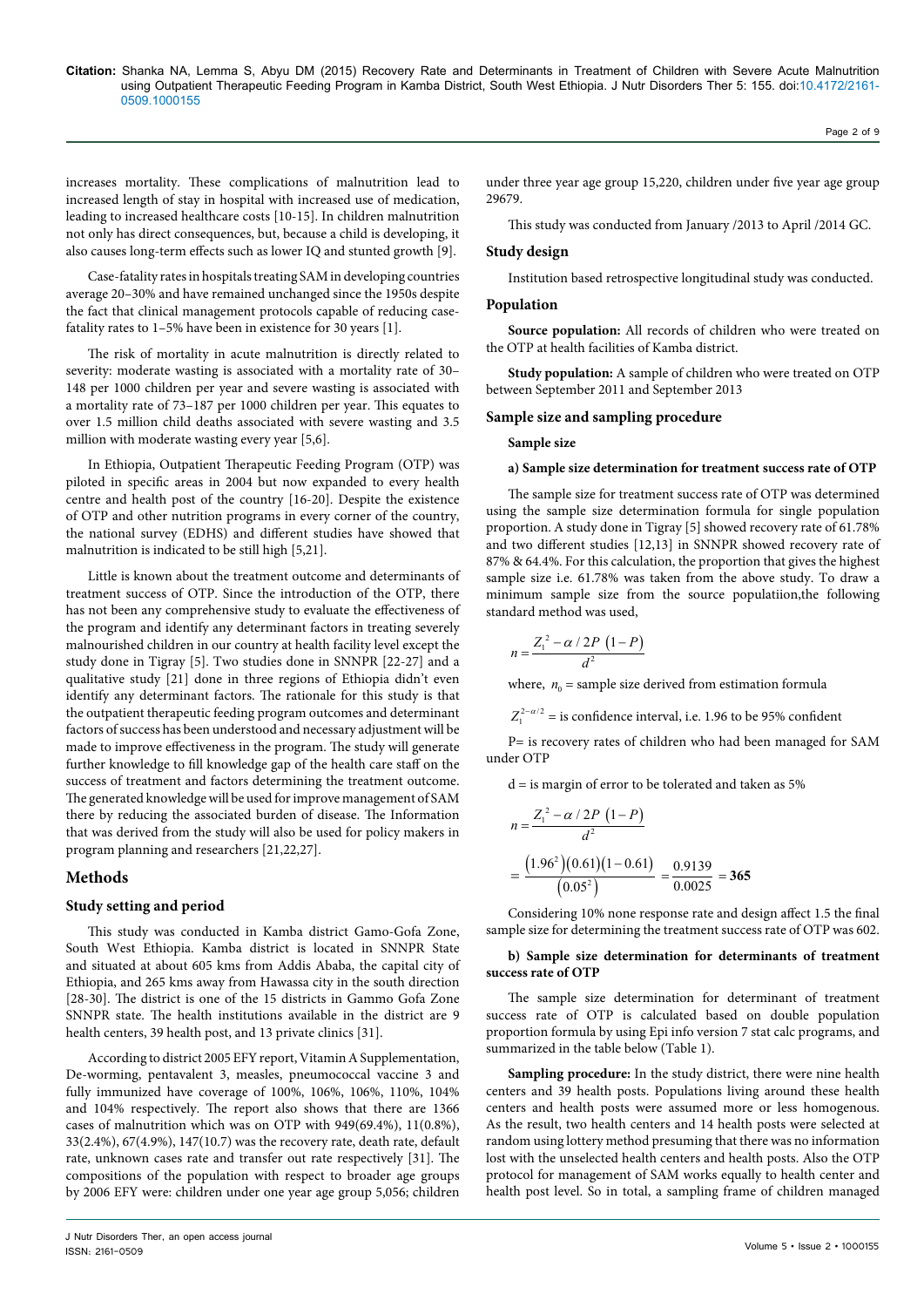Page 3 of 9

| S.no | <b>Factors</b>                                     | СI | <b>OR</b> |    | Power % proportion | Sample size | Loss to follow up Design effect Total sample size |     |     |
|------|----------------------------------------------------|----|-----------|----|--------------------|-------------|---------------------------------------------------|-----|-----|
|      | Intake of routine medication n(Amoxicillin), (5)   | 95 |           | 80 | 72.1               | 396         | 10%                                               |     | 652 |
|      | Failure to gain weight for 3 consecutive weeks (5) | 95 |           | 80 | 77.23              | 468         | 10%                                               | . 5 | 771 |
|      | Presence of medical problems, diarrhoea(5)         | 95 |           | 80 | 68.8               | 364         | 10%                                               |     | 600 |





for SAM from 2 health centers and 14 health posts in the district was prepared. Samples were allotted to each health institution using the probability proportional to size sampling. Finally, the children were selected by systematic random sampling from each institution based on their unique identification number (Figure 1).

# **Variables of the study**

# **Dependent variables**

 $\triangleright$  Time to recovery from SAM

#### **Independent variables**

- $\triangleright$  Socio-demographic characteristics: age and sex of children, distance from home to health facility, residence, and referred by (person referred the child to health facility).
- $\triangleright$  Baseline characteristics: anthropometry measurements, admission medical history, intake of routine medication, appetite test on admission with Plumpy'Nut, diagnosis on admission, admission status (new, readmission or return after default).
- Follow-up characteristics: follow-up anthropometry measurements and clinical features, routine medications and outcome status.
- $\triangleright$  Other- Type of health facility

# **Operational definitions**

Treatment outcome of OTP: is an outcome of children under

OTP treatment and it will be one of recovery, defaulters, death, transfer out, Unknown and Non- responder.

- $\triangleright$  Successful Treatment outcome-: is an outcome of children under OTP treatment who discharged recovered.
- Unsuccessful Treatment outcome- : is an outcome of children under OTP treatment who died, defaulted, quit the program with unknown outcome status, those who are non- responders to the treatment or those who are transferred out to other facility.
- $\triangleright$  Recovered- are those individuals who have become free from medical complications and have achieved and maintained sufficient weight gain (Sphere.)
- $\triangleright$  Defaulter- is a patient that is absent for two consecutive weeks and confirmed that the patient is not dead by home visit.
- Readmission- patients that are declared cured or recovered but relapsed to be admitted to OTP.

# **Data collection procedure and data quality control**

A semi-structured and pretested data abstraction form on 5% of the sample size outside the study area was used for data collection. Data were abstracted within 30 days from OTP cards for socio-demographic, baseline characteristics, follow-up and outcome status by using 4 diploma nurses as data collectors. Two Public health professional (Health Officer) were used as supervisors.

Training was given by the principal investigator for 2 days before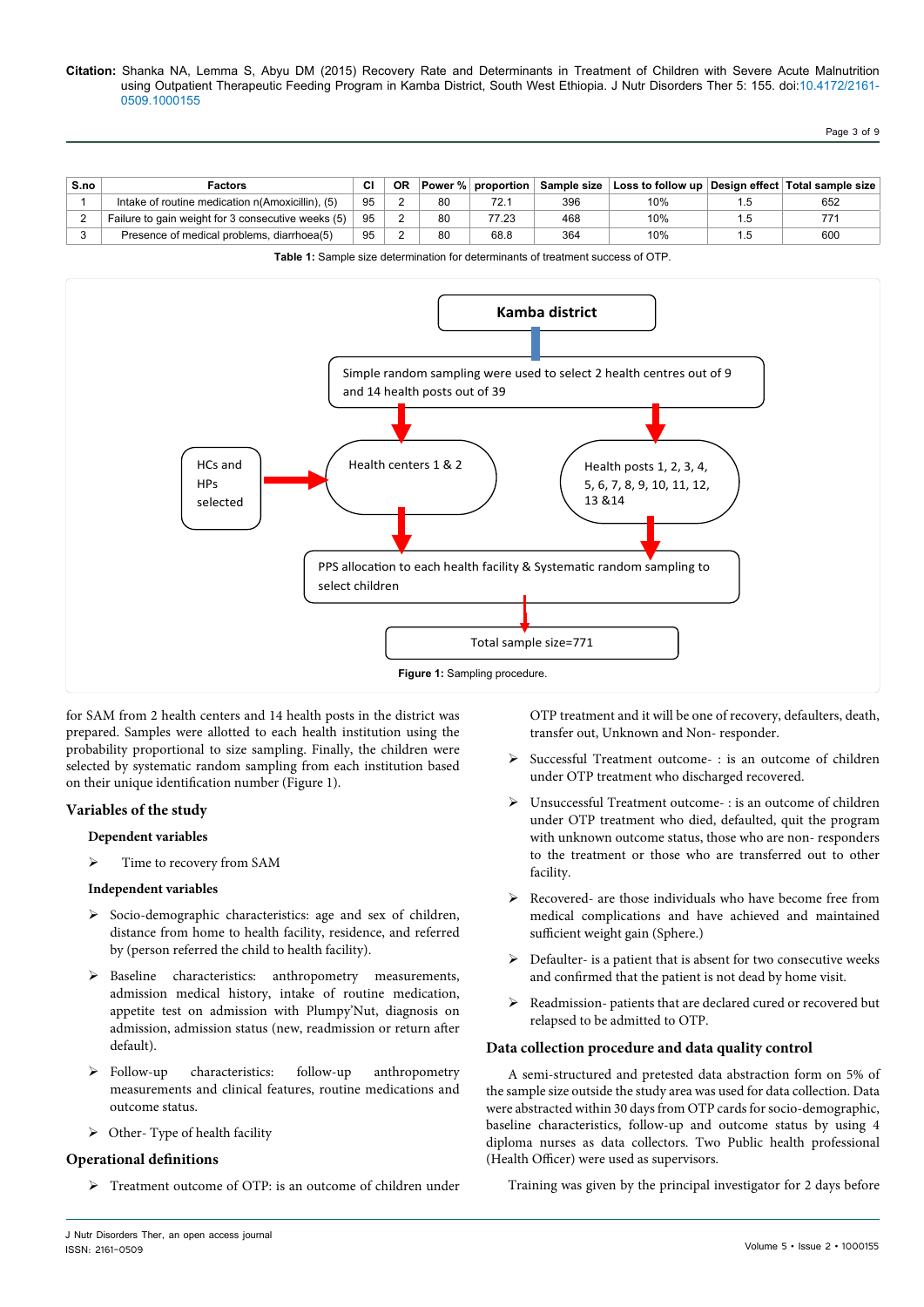Page 4 of 9

data collection period about the objectives of the study, variables on the data abstraction sheet, OTP cards and how to abstract data for this study.

To ensure quality data collection, close supervision was carried out by principal investigator and a supervisor during data abstraction. The completed data abstraction form was checked for completeness of information by supervisors and principal investigator on daily bases.

#### **Data processing and analysis**

The collected data were cleaned and coded, and entered into Epi info version 6 and then exported to SPSS version 20 for windows program for analysis. Both descriptive and analytic analyses were conducted. The risk period began at the date when the child entered in to the program and ended on the date when the child cured, defaulted, dead, transfer out or quit the program with unknown status.

First, time to recovery from OTP was estimated by using Kaplanmeier procedure; and Log rank test was used in order to test whether the observed difference is significant or not. Moreover, Multiple variable Cox proportional hazard regression analysis was conducted. Variables having P-value<0.25 during bivariate analysis were entered into multivariate analysis. P-value<0.05 was considered as statistically significant. The assumption of proportional hazard ratio was checked by using statistical method and the finding from global goodness-offit test (Schoenfeld's method) method supports proportional hazard assumption. So the regular cox regression was done.

#### **Ethical considerations**

Ethical clearance was obtained from research and publication office of Addis Continental Institute of Public Health ethical review board. Permission letters was obtained from Kamba district Health Office in order to use the OTP cards for research purpose. Anonymity was maintained by not abstracting any personal information of patients while abstracting. To these ends, all the data abstracted was kept confidential, and won't be used for any other purposes than the stated research objective.

# **Results**

# **Socio demographic and admission characteristics of chidren**

Out of the 711 child records, 316 (41.0%) of these were admitted to health center and 59% (455) admitted to health post. The records of children also showed 97.1% of children were admitted from rural areas and the rest 2.9% (22) from urban areas. It also shows that there were proportionally an almost equal number of female 381( 49.4 %) and males 390 (50.6%) children in the OTP (Table 2) (Figures 2 and 3).

# **Clinical characteristics of children**

Out of the total 711 children MUAC was taken for 647 (83.9%) children and It was observed 259 (33%) had edema. Overall median weight at admission was 7.5 kg (Inter quartile range: 6 to10 kg). Median weight of marasmic patients was 6.8 kg (IQR 5.5 –8.8 kg), marasmic kwashiorkor patients 8 kg (IQR 6.8–9.5 kg), and patients with edema 9.95 kg (IQR 8.05–11.40 kg). Height was taken only for 84 (10.9%) children.

Of the total 771 records of children examined, 139 (18%) children had diarrhea, 101 (13.1%) had vomiting, 90 (11.7%) had cough, 13 (1.7%) had blood in stool, 4 (0.5%) had anemia and 2 (0.3%) had skin infections. Skin peeling, eye discharge, ear discharge and scabies were other medical problems reported on 14 (1.8%) of children. No children

| <b>Characteristics</b>                       | Category                                                                                | Frequency<br>number (%)<br>455(59) |  |
|----------------------------------------------|-----------------------------------------------------------------------------------------|------------------------------------|--|
| Health facility (n=771)                      | Health post                                                                             |                                    |  |
|                                              | Health centre                                                                           | 316(41)                            |  |
| Age of the child at<br>admission (n=771)     | $\le$ or = 24 months                                                                    | 427(55.4)                          |  |
|                                              | >24 months                                                                              | 344(44.6)                          |  |
| Sex (n=771)                                  | Male                                                                                    | 390 (50.6)                         |  |
|                                              | Female                                                                                  | 381 (49.4)                         |  |
| Residence (n=771)                            | Urban                                                                                   | 22(2.9)                            |  |
|                                              | Rural                                                                                   | 749 (97.1)                         |  |
| Distance (time of travel) in<br>hour (n=771) | $\le$ or = 1 hour                                                                       | 498(64.6)                          |  |
|                                              | >1 hour                                                                                 | 273(35.4)                          |  |
| Referred by (n=771)                          | Community volunteers                                                                    | 78(12.7)                           |  |
|                                              | Self-referred                                                                           | 256(33.2)                          |  |
|                                              | From EOS or CHD                                                                         | 346(49.9)                          |  |
|                                              | Other (neighbours, screened by<br>HEWs during home visit, from<br>stabilization centre) | 71(9.2)                            |  |
| Admission status (n=771)                     | <b>New</b>                                                                              | 724 (93.9)                         |  |
|                                              | Return after default                                                                    | 27(3.5)                            |  |
|                                              | Readmission                                                                             | 20(2.6)                            |  |

**Table 2:** Socio- demographic and admission characteristics of chidren admitted to OTP from SAM, Kamba district south west Ethiopia, January 2014.



with severe symptoms were admitted to care centers. Children and mothers or care takers of the malnourished children were not totally tested for HIV (Table 3).

Of the total 711 children admitted to OTP 512 (66.4%) children were diagnosed as having marasmus (MUAC <11 cm), 232 (30.1%) children had kwashakor(bilateral pitting edema) and 27 (3.5%) children had both MUAC <11 cm and bilateral pitting edema (Marasmic-kwash). Also shown in the table below out of the total 771, 14(1.8%) children refused to be treated on TFU (Table 3).

#### **Recovery rate from SAM**

Of the total 711 children admitted to OTP; the recovery rate from SAM was 522(67.7%). Whereas 13(1.7%), 175(22.7%), 12 (1.6%), 48(6.2%), 1(0.1%) children died, defaulted, transferred, unknown (quit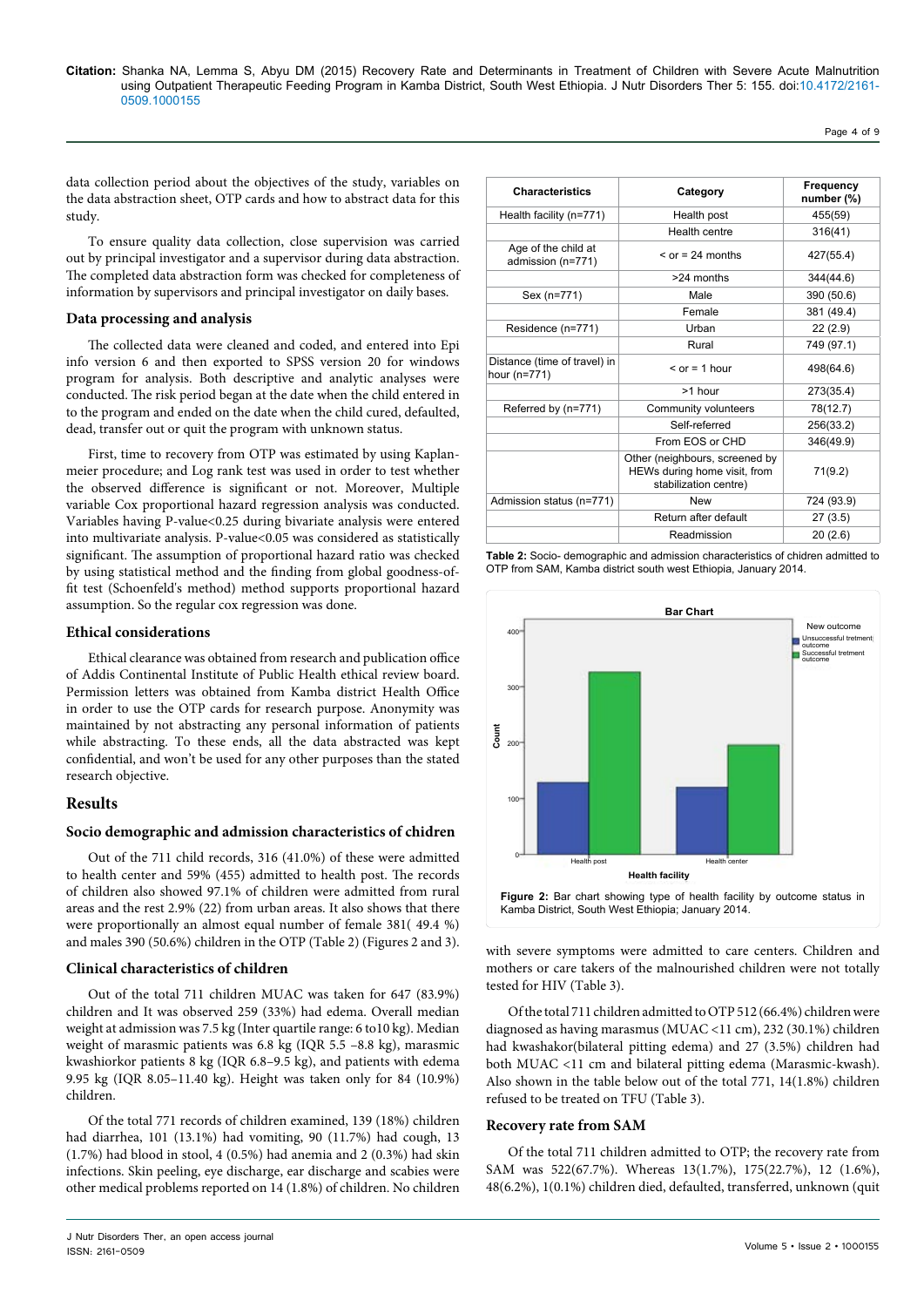

the program with unknown outcome status) and non- responders (who didn't reach any of the discharge criteria) respectively.

Marasmic children who recovered from SAM had gained an average weight of 5.76 gm/kg/day (95% CI = 5.45, 6.08). However, the rate of weight gain among the children without any medical complications was 6.09 gm/kg/ day (95% CI = 5.75, 6.44) which were higher than those with at least one medical complication, 4.08 gm/kg/ day (95% CI = 3.42, 4.73).

# **Survival experience for different category and Testing for statistical differences**

Overall the median recovery time was 7.14 weeks (IQR 5.28-8.14). Likewise, to reach the minimum sphere standard recovery rate, set at 75%, the children were to stay for 8 weeks more under treatment. The median recovery time for children treated at health centers was 6.57 weeks (95%CI 6.07-7.07) and at health posts was 7.43 weeks (95%CI: 7.12-7.74). There was significantly different recovery rates among children who were treated in health centers and health posts (Log rank test, X²=19.656, P<0.0001) (Figures 4 and 5).

# **Predictors of recovery from OTP**

The bivariate analysis finding showed that; type of health facility (CHR = 1.475, 95% CI = 1.232, 1.767), age of the child at admission (CHR = 1.115, 95% CI = 0.937, 1.327), distance (time of travel) from home to health facility (CHR =  $1.145$ ,  $95\%$  CI = 0.955, 1.372), diagnosis at admission (CHR =  $1.436$  95% CI = 0.829, 2.488), and weight gain on the first three consecutive weeks (CHR =  $0.702$ ,  $95\%$  CI =  $0.442$ , 1.116) had significant association with survival time among children who recovered from OTP at 0.25 P-value (Table 4).

On multivariable cox regression analysis: type of health facility and age of the child on admission had significant association with survival time among children who recovered from OTP at 0.05 P-value. children admitted at health centers had 1.49 times higher probability of getting recovered from SAM as compared to children admitted at health centers (AHR = 1.495, 95% CI = 1.188, 1.881). Likewise, children older than two years had 1.25 times higher probability of recovering from SAM as compared to children aged less than or equal to two years (AHR = 1.255, 95% CI = 1.012, 1.556) (Table 5).

| <b>Characteristics</b>                                         | Category               | Frequency<br>number (%) |  |  |
|----------------------------------------------------------------|------------------------|-------------------------|--|--|
| Amoxicillin(n=771)                                             | Yes                    | 111(14.4)               |  |  |
|                                                                | No                     | 660(85.6)               |  |  |
| Measles immunization(n=771)                                    | Yes                    | 31(4.0)                 |  |  |
|                                                                | <b>No</b>              | 740(96.0)               |  |  |
| Vitamin A(n=771)                                               | Yes                    | 245(31.8)               |  |  |
|                                                                | No                     | 526(68.2)               |  |  |
| Anti-malarial(co-artem)(n=771)                                 | Yes                    | 24(3.1)                 |  |  |
|                                                                | No                     | 740(96.0)               |  |  |
| Mebendazole (n=771)                                            | Yes                    | 31(4.0)                 |  |  |
|                                                                | No                     | 747(96.9)               |  |  |
| Folic acid (n=771)                                             | Yes                    | 24(3.1)                 |  |  |
|                                                                | No                     | 747(96.9)               |  |  |
| General danger sign(n=771)                                     | Yes                    | 0                       |  |  |
|                                                                | No                     | 771(100)                |  |  |
| Diarrhoea (n=771)                                              | Yes                    | 139(18.0)               |  |  |
|                                                                | No                     | 632(82.0)               |  |  |
| Vomiting(n=771)                                                | Yes                    | 101(13.1)               |  |  |
|                                                                | No                     | 670(86.9)               |  |  |
| Cough(n=771)                                                   | Yes                    | 90(11.7)                |  |  |
|                                                                | No                     | 681(88.3)               |  |  |
| Blood in stool(n=771)                                          | Yes                    | 13(1.7)                 |  |  |
|                                                                | No                     | 758(98.3)               |  |  |
| Anaemia(n=771)                                                 | Yes                    | 4(0.5)                  |  |  |
|                                                                | No                     | 767(99.5)               |  |  |
| skin infections(n=771)                                         | Yes                    | 2(0.3)                  |  |  |
|                                                                | No                     | 769(99.7)               |  |  |
| Breathing per minute(n=187)                                    | $30$                   | 38(20.4)                |  |  |
|                                                                | 30-39                  | 109(58.2)               |  |  |
|                                                                | 40-49                  | 37(19.8)                |  |  |
|                                                                | >50                    | 3(1.6)                  |  |  |
| Body temperature(n=153)                                        | Normal                 | 148(96.7)               |  |  |
|                                                                | Fever                  | 3(1.9)                  |  |  |
|                                                                | Cold or<br>hypothermic | 2(1.3)                  |  |  |
| Breast feeding(n=771)                                          | Yes                    | 428(55.5)               |  |  |
|                                                                | No                     | 343(44.5)               |  |  |
| Weight gain for the first three consecutive<br>weeks $(n=433)$ | Yes                    | 394(51.1)               |  |  |
|                                                                | No                     | 39(5.1)                 |  |  |
| Oedema cleared on third week (n=167)                           | Yes                    | 81(10.5)                |  |  |
|                                                                | No                     | 86(11.2)                |  |  |
| Diagnosis at admission (n=771)                                 | Marasmus               | 512 (66.4)              |  |  |
|                                                                | Kwashakor              | 232 (30.1)              |  |  |
|                                                                | Marasmic-<br>kwash     | 27(3.5)                 |  |  |
| Therapeutic feeding unit refusal (n=771)                       | Yes                    | 14 (1.8)                |  |  |
|                                                                | No                     | 757 (98.2)              |  |  |
| Appetite test (n=771)                                          | Pass                   | 758 (98.3)              |  |  |
|                                                                | Fail                   | 13 (1.7)                |  |  |

**Table 3:** Clinical characteristics of children on admission under OTP from SAM, Kamba district, Gamo-Gofa Zone, south west Ethiopia, January 2014.

# **Discussion**

In this retrospective follow up study the overall time to recovery from SAM using OTP and survival experience between different groups was assessed. The association between recovery rate from the OTP and independent predictors was also presented.

Page 5 of 9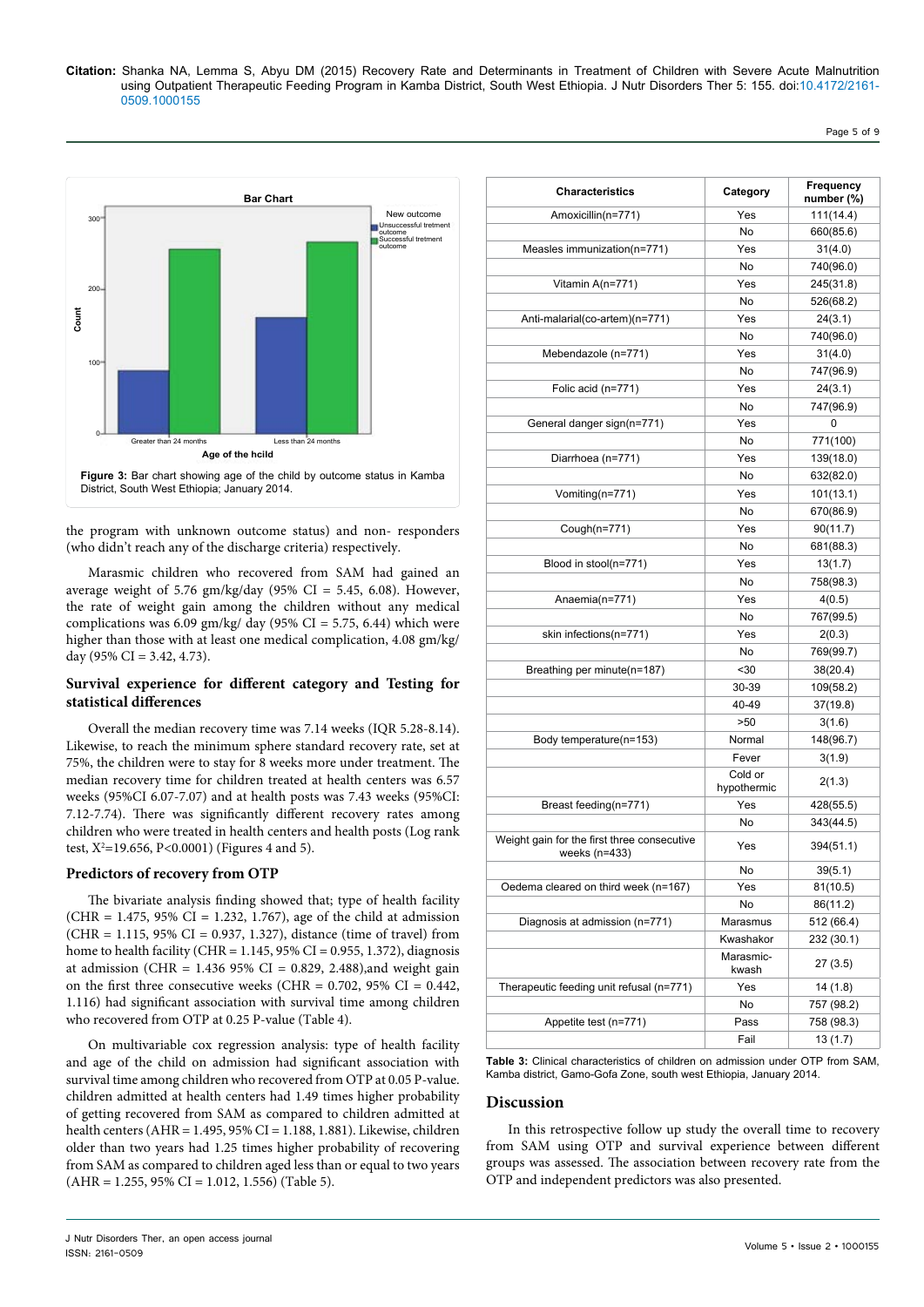



Overall the median recovery time was 7.14 weeks (50 days). It was outside of the acceptable minimum international standard [5] but it is well within the standard of the Ethiopian protocol for management of SAM which allows children to stay under treatment up to 8 weeks [5,32]. This length of stay is slightly lower than other similar studies of OTP outcomes evaluation conducted in Bedawacho [33], Tigray [21], and Jimma [11]. However, it was also significantly higher than the study done in Southern Ethiopia where the length of stay was 21- 25 days [22]. The possible explanation for this high estimated length of stay could be 174 (33.3%) children were allowed to stay 8-19 weeks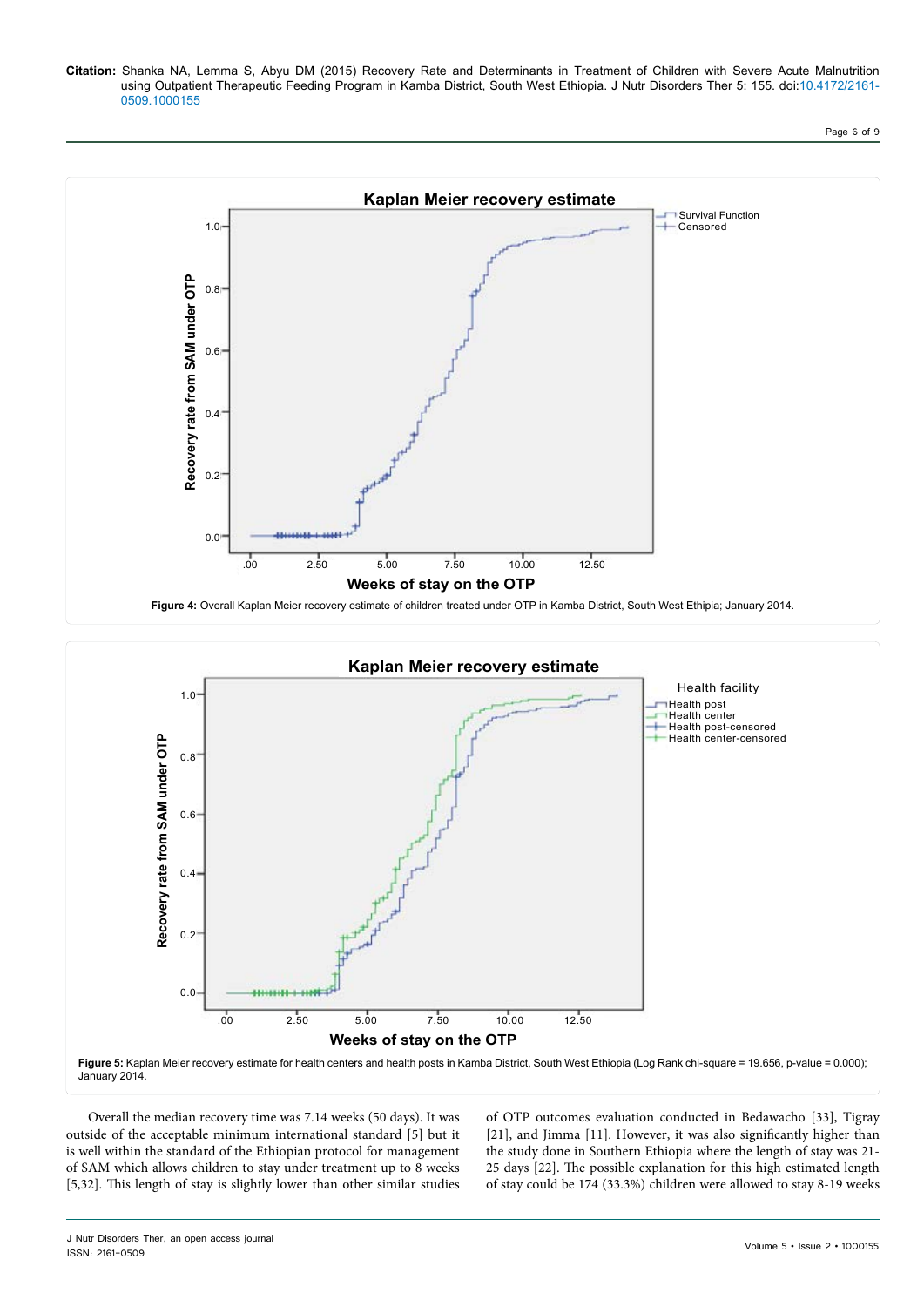Page 7 of 9

| <b>Characteristics</b>                                                         | Category                                                                             | Number (%) | P-value   | CHR (95% CI)           |
|--------------------------------------------------------------------------------|--------------------------------------------------------------------------------------|------------|-----------|------------------------|
|                                                                                |                                                                                      |            |           | 1                      |
| Health facility (n=771)                                                        | Health post                                                                          | 455(59)    | Reference |                        |
|                                                                                | <b>Health centre</b>                                                                 | 316(41)    | 0.000     | 1.475(1.232, 1.767)    |
| Age of the child at admission(n=771)                                           | $\le$ or = 24 months                                                                 | 427(55.4)  | Reference | $\mathbf{1}$           |
|                                                                                | $>$ or = 24 months                                                                   | 344(44.6)  | 0.218     | 1.115(0.937, 1.327)    |
| Sex(n=771)                                                                     | Male                                                                                 | 390 (50.6) | Reference | 1                      |
|                                                                                | Female                                                                               | 381 (49.4) | 0.743     | 1.029(0.867, 1.223)    |
| Residence(n=771)                                                               | Urban                                                                                | 22(2.9)    | Reference | 1                      |
|                                                                                | Rural                                                                                | 749 (97.1) | 0.760     | 0.914(0.516, 1.622)    |
| Distance (time of travel) in hour(n=771)                                       | $or = 1 hour$                                                                        | 498(64.6)  | Reference | $\mathbf{1}$           |
|                                                                                | $\gamma$ or = 1 hour                                                                 | 273(35.4)  | 0.114     | 1.145(0.955, 1.372)    |
| Referred by(n=771)                                                             | Community volunteers                                                                 | 78(12.7)   | 0.672     | 1                      |
|                                                                                | Self-referred                                                                        | 256(33.2)  | 0.416     | 1.126(0.846, 1.500)    |
|                                                                                | From EOS or CHD                                                                      | 346(49.9)  | 0.697     | 1.056(0.802, 1.391)    |
|                                                                                | Other (neighbours, screened by HEWs during home<br>visit, from stabilization centre) | 71(9.2)    | 0.720     | 0.932(0.632, 1.372)    |
| Admission status(n=771)                                                        | <b>New</b>                                                                           | 224 (93.9) | 0.548     | $\mathbf{1}$           |
|                                                                                | Return after default                                                                 | 27(3.5)    | 0.628     | 1.131(0.687, 1.863)    |
|                                                                                | Readmission                                                                          | 20(2.6)    | 0.328     | 1.339 (0.755, 2.377)   |
| Diagnosis at admission(n=771)                                                  | Kwashakor                                                                            | 232 (30.1) | 0.373     | $\mathbf{1}$           |
|                                                                                | Marasmus                                                                             | 512 (66.4) | 0.823     | 0.978                  |
|                                                                                | Marasmic-kwash                                                                       | 27(3.5)    | 0.197     | 1.436(0.829, 2.488)    |
| Therapeutic feeding unit refusal(n=771)                                        | Yes                                                                                  | 14(1.8)    | Reference | $\mathbf{1}$           |
|                                                                                | No                                                                                   | 757 (98.2) | 0.820     | 0.876(0.282, 2.728)    |
| Appetite test on admission(n=771)                                              | Pass                                                                                 | 758 (98.3) | 0.885     | $0.919(0.295 - 2.863)$ |
|                                                                                | Fail                                                                                 | 13(1.7)    | Reference | $\mathbf{1}$           |
| Routine medication (at least one) at admission and<br>follow-up period(n=771)  | Yes                                                                                  | 310(40.2)  | 0.921     | $0.991(0.832 - 1.181)$ |
|                                                                                | No                                                                                   | 461(59.8)  | Reference | $\mathbf{1}$           |
| Medical complication(at least one) on admission<br>and follow-up period(n=771) | Yes                                                                                  | 213(27.6)  | Reference | 0.926(0.754, 1.136)    |
|                                                                                | No                                                                                   | 558(72.4)  | 0.46      | $\mathbf{1}$           |
| Weight gain for the first three consecutive<br>$weeks(n=433)$                  | Yes                                                                                  | 394(51.1)  | 0.135     | 1.424(0.896, 2.264)    |
|                                                                                | No                                                                                   | 39(5.1)    | Reference | $\mathbf{1}$           |
| Oedema cleared on third week(n=167)                                            | Yes                                                                                  | 84(10.8)   | Reference | $\mathbf{1}$           |
|                                                                                | No                                                                                   | 83(10.9)   | 0.649     | 0.929(0.676, 1.276)    |

**Table 4:** The Bivariate Cox-regression for prediction of recovery rate from SAM under OTP, Kamba district, South Ethiopia; January 2014.

| <b>Characteristics</b>     | Category             | Number (%) | P-value   | AHR (95% CI)        |
|----------------------------|----------------------|------------|-----------|---------------------|
| Health facility (n=771)    | Health post          | 455(59)    | Reference |                     |
|                            | Health centre        | 316(41)    | 0.001     | 1.495(1.188, 1.881) |
| Age of the child $(n=771)$ | $\le$ or = 24 months | 427(55.4)  | Reference |                     |
|                            | >24 months           | 344(44.6)  | 0.039     | 1.255(1.012, 1.556) |

**Table 5:** Multivariate Cox-regression model for prediction of recovery rate from SAM under OTP, Kamba district, Gamo-Gofa Zone, South Ethiopia, January 2014.

more, under the intervention for better recovery. According to the Ethiopian OTP treatment guideline [34] these children should have been in-patients. That is, these children should have been referred to hospitals or other health facility which have SC service for inpatient treatment under TFU at their 8<sup>th</sup> week of stay under the OTP when they failed to reach any of the discharge criteria [17,25]. But these 174 children stayed in the programmes to recover from SAM.

The recovery rate was 67.7% which was lower than the international standard in which the minimum recovery rate was set at 75% [5] and it was slightly lower than the 2005 EFY annual OTP performance report of Kamba district which was 69.4% [31]. This finding was also lower than findings from studies in Southern Ethiopia which shows 87% recovery arte [22], Bedawacho-Ethiopia which shows 85% recovery arte [33] and Southern Malawi which shows89% recovery rate [25]; and, in all the three studies the defaulter rate was less than 10%. But it was higher than the study done in Tigray- Ethiopia 61.78% recovery arte and Kenya 53.3% recovery rate [5,26]; the defaulter rate in both of these studies was 13.85 and 40.6 respectively. This low recovery rate may be explained by high defaulter (22.7%) and unknown cases rate  $(6.2\%)$ .

In this study, it was found that children treated at health centers had 49% better recovery rate than children treated at health posts. This finding was different from studies done in Ethiopia [5] and Malawi [24]. According to the study done in Tigray-Ethiopia [5] the recovery rates were similar for health centers and health posts. Also, according to the study from Malawi [24], there were no differences in recovery rate whether a severely malnourished child cared by medical professionals or a community health aid. Presence of better qualified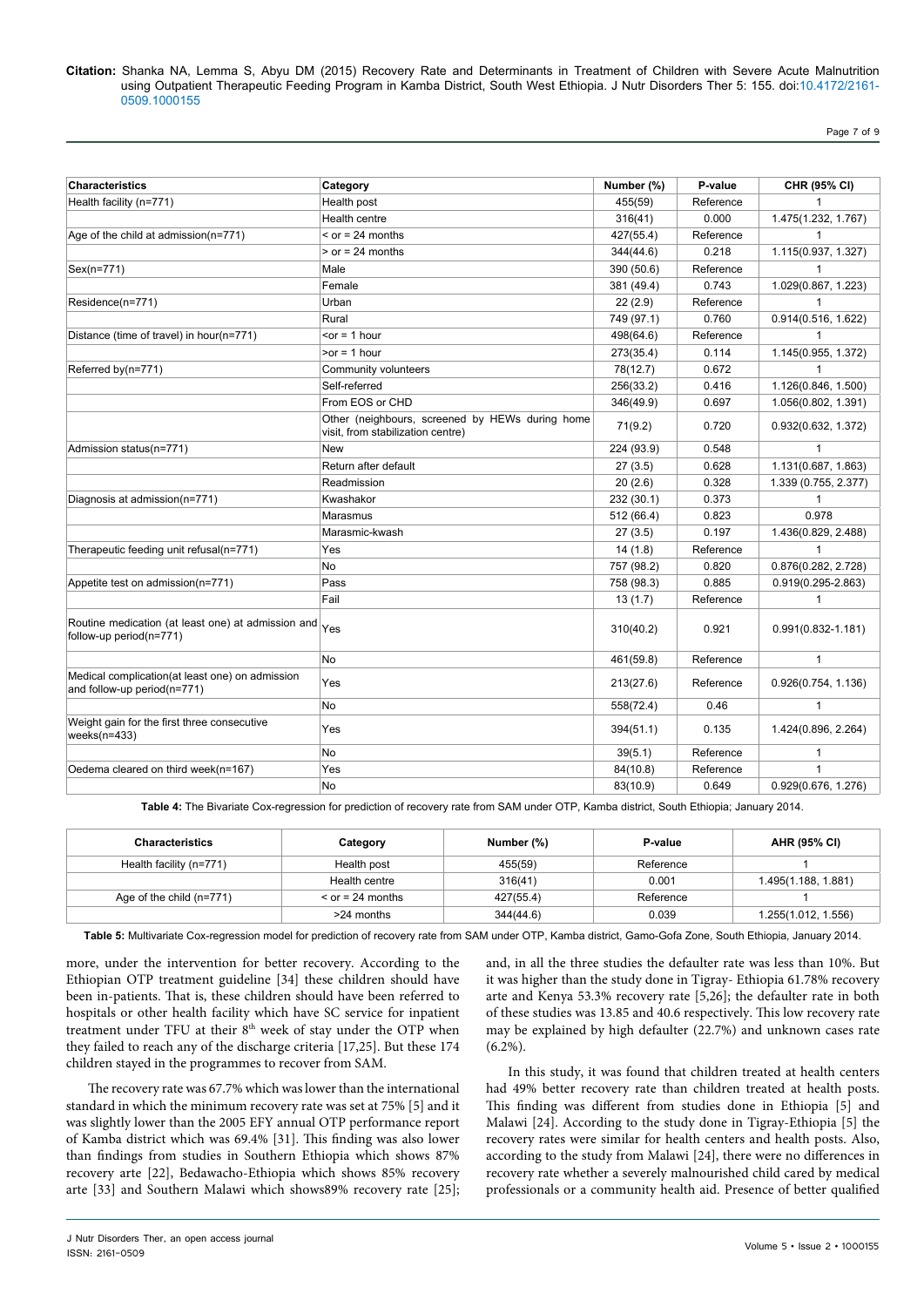Page 8 of 9

health professionals at health centers than health posts might be the possible explanation for this finding.

Age of the child was the other important variable which determined success rate of OTP. Children older than two years had 1.25 times higher probability of getting recovered from SAM as compared to children aged less than or equal to two years. This finding was consistent with the study done in southern region of Ethiopia [22] which states that with increasing age, the death rate decreased and cure rate increased. But this finding has ill explained difference from the study done in Tigray-Ethiopia [5].

# **Strength and Limitations of the Study**

# **Strength**

 This study was among a limited number of studies in our country which assessed success rate of OTP especially at health institution level.

# **Limitations**

- \* Measurement error may be introduced
- \* As we know that the study was based on secondary data, so incomplete registration was observed in some predictor variables such as weight for height at admission, breathing per minute at admission and body temperature at admission.

# **Conclusion**

The study identified that:

- \* The overall recovery rate was lower than the sphere standards.
- \* Type of health facility and age of the children are important predictors for success rate of OTP.

# **Recommendation**

# **To the government and non-governmental organizations**

- $\bullet$  Success rate of outpatient therapeutic feeding program should be monitored regularly.
- Decentralization of outpatient therapeutic feeding program service from health centers to health posts should be carried out with great caution.

# **To health care providers**

- Special focus should be given to young children during outpatient therapeutic feeding program.
- Health care providers strongly advised to comply with OTP treatment protocols.

# **For researchers**

\* Prospective study should be conducted for better information by including other factors not included under this study such as existence of sharing of Plumpy'Nut among siblings, proper provision of the treatment to the indexed child at home, household income level, perception of mother on the diseases and effect of the maternal educational level.

# **Abbreviations Used**

EDHS-Ethiopian Demographic and Health Survey

MAM-Moderate Acute Malnutrition

SNNPR-Southern Nations Nationalities and Peoples Region

#### **Acknowledgement**

We would also like to express our appreciation to the staff of Gamo Gofa Zone Health department and Kamba district Health office for supplying us valuable information.

#### **References**

- 1. [Collins S, Dent N, Binns P, Bahwere P, Sadler K, et al. \(2006\) Management of](http://www.ncbi.nlm.nih.gov/pubmed/17141707)  [severe acute malnutrition in children. The Lancet 368: 1992-2000.](http://www.ncbi.nlm.nih.gov/pubmed/17141707)
- Republic of Kenya Ministry of Health National Guideline for Integrated Management of Acute Malnutrition Version 1: October 2008.
- 3. [Organization WH \(1999\) Management of severe malnutrition: A manual for](http://www.who.int/nutrition/publications/en/manage_severe_malnutrition_eng.pdf) [physicians and other senior health workers. Geneva: WHO.](http://www.who.int/nutrition/publications/en/manage_severe_malnutrition_eng.pdf)
- The republic of Uganda Ministry of Health Integrated Management of Acute Malnutrition Guidelines Kampala (2010).
- [Yebyo HG, Kendall C, Nigusse D, Lemma W \(2013\) Outpatient Therapeutic](http://www.ncbi.nlm.nih.gov/pubmed/23755286) [Feeding Program Outcomes and Determinants in Treatment of Severe Acute](http://www.ncbi.nlm.nih.gov/pubmed/23755286) [Malnutrition in Tigray, Northern Ethiopia: A Retrospective Cohort Study. PloS](http://www.ncbi.nlm.nih.gov/pubmed/23755286) [one 8: e65840.](http://www.ncbi.nlm.nih.gov/pubmed/23755286)
- 6. WHO, UNICEF, WFP (2007) Community-based management of severe acute malnutrition. Geneva, Switzerland.
- 7. [Habulembe R \(2010\) Performance Evaluation of Eleven Severe Acute](http://dspace.unza.zm:8080/xmlui/handle/123456789/787?show=full) [Malnutrition Community Based Outpatient Therapeutic Care \(SAMCTC\)](http://dspace.unza.zm:8080/xmlui/handle/123456789/787?show=full) [Centres in Lusaka District of Zambia, University of Zambia.](http://dspace.unza.zm:8080/xmlui/handle/123456789/787?show=full)
- 8. [Chamois S \(2011\) Decentralization and scale up of outpatient management of](http://www.ennonline.net/fex/40/decentralisation) [SAM in Ethiopia 39-40.](http://www.ennonline.net/fex/40/decentralisation)
- 9. Central Statistical Agency [Ethiopia] and ICF International (2012) Ethiopia Demographic and Health Survey 2011. Addis Ababa, Ethiopia and Calverton, Maryland, USA: Central Statistical Agency and ICF International.
- 10. [Trehan I, Goldbach HS, LaGrone LN, Meuli GJ, Wang RJ, et al. \(2013\)](http://www.nejm.org/doi/full/10.1056/NEJMoa1202851) [Antibiotics as part of the management of severe acute malnutrition. New](http://www.nejm.org/doi/full/10.1056/NEJMoa1202851) [England Journal of Medicine 368: 425-435.](http://www.nejm.org/doi/full/10.1056/NEJMoa1202851)
- 11. Alcoba G, Kerac M (2009) Routine antibiotics for uncomplicated & complicated severe acute malnutrition in children aged 6-59 months: A review of evidence. Malawi medical Journal 21: 123-159.
- 12. [Trehan I, Amthor RE, Maleta K, Manary MJ \(2010\) An evaluation of the](http://www.ncbi.nlm.nih.gov/pmc/articles/PMC2962695/) [routine use of amoxicillin as part of the home-based treatment of severe acute](http://www.ncbi.nlm.nih.gov/pmc/articles/PMC2962695/) [malnutrition. Tropical Medicine & International Health 15: 1022-1028.](http://www.ncbi.nlm.nih.gov/pmc/articles/PMC2962695/)
- 13. Amthor RE (2009) The routine use of antibiotics does not improve outcomes in the home-based treatment of severe acute malnutrition. Malawi medical Journal 21: 123-159.
- 14. Bahwere P (2009) Can severe acute malnutrition case fatality rate in HIV infected children be reduced? Outcomes of programmes to improve management of SAM in Lea Toto pediatric HIV services. Malawi medical Journal 21: 123-159.
- 15. Bunn J (2009) Modification of the prudon index for HIV prevalence settings. Malawi medical Journal 21: 123-159.
- 16. [Talbert A, Thuo N, Karisa J, Chesaro C, Ohuma E, et al. \(2012\) Diarrhea](http://www.ncbi.nlm.nih.gov/pubmed/22675542) [Complicating Severe Acute Malnutrition in Kenyan Children: A Prospective](http://www.ncbi.nlm.nih.gov/pubmed/22675542) [Descriptive Study of Risk Factors and Outcome. PloS one 7: e38321.](http://www.ncbi.nlm.nih.gov/pubmed/22675542)
- 17. [Irena AH, Mwambazi M, Mulenga V \(2011\) Diarrhea is a major killer of children](http://www.ncbi.nlm.nih.gov/pmc/articles/PMC3214843/)  [with severe acute malnutrition admitted to inpatient set-up in Lusaka, Zambia.](http://www.ncbi.nlm.nih.gov/pmc/articles/PMC3214843/) [Nutr J 10: 110.](http://www.ncbi.nlm.nih.gov/pmc/articles/PMC3214843/)
- 18. Bunn J (2009) Mortality a year after admission with HIV and severe acute malnutrition (SAM) In Malawi: A cohort study. Malawi medical Journal 21: 123- 159.
- 19. [Fergusson P, Tomkins A \(2009\) HIV prevalence and mortality among children](http://www.ncbi.nlm.nih.gov/pubmed/19058824) [undergoing treatment for severe acute malnutrition in sub-Saharan Africa: a](http://www.ncbi.nlm.nih.gov/pubmed/19058824) [systematic review and meta-analysis. Transactions of the Royal Society of](http://www.ncbi.nlm.nih.gov/pubmed/19058824) [Tropical Medicine and Hygiene 103: 541-548.](http://www.ncbi.nlm.nih.gov/pubmed/19058824)
- 20. [Colombatti R, Coin A, Bestagini P, Vieira CS, Schiavon L, et al. \(2008\) A short](http://www.ncbi.nlm.nih.gov/pubmed/18652716)[term intervention for the treatment of severe malnutrition in a post-conflict](http://www.ncbi.nlm.nih.gov/pubmed/18652716)